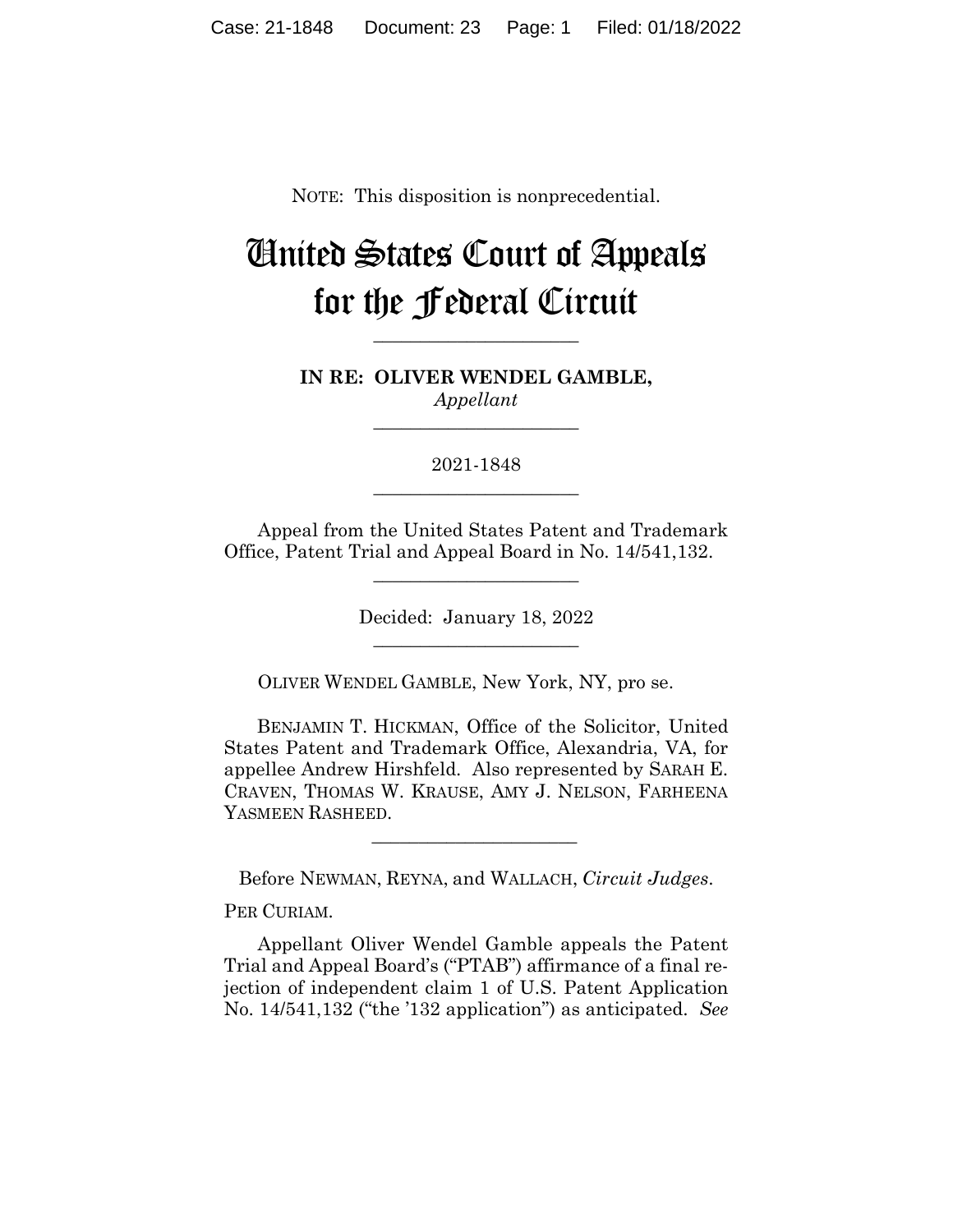S.A. 2–19 (Decision on Appeal).<sup>1</sup> Mr. Gamble appeals. We have jurisdiction pursuant to  $28 \text{ U.S.C. } \S 1295(a)(4)(\text{A}).$ We affirm.

# **BACKGROUND**

#### I. The '132 Application

Entitled "Method and System for Interactive Notation and Text Data Storage with a Mobile Device," S.A. 53, the '132 application "relates generally to a method and system for improving the utilization of information obtainable from the utilization [of] text messaging . . . and of CODA (Callers, Operators, or Directory Assistance)." S.A. 54. The '132 application discloses a method relating to transmitting and storing alphanumeric text data. S.A. 34. Specifically, the '132 application discloses a method and system that "enables the user to electronically capture and store information transmitted to the user's phone in records stored in a searchable file." S.A. 56.

Independent claim 1 of the '132 application recites:

A method, comprising:

*transmitting* and receiving alphanumeric text characters between a plurality of mobile device [sic] via a communication network, *storing* the transmitted and received alphanumeric text in records in a *searchable database file enabling the user to search* of the contents of the alphanumeric text in stored and generate search results unique to the database contents in response to a

<sup>1</sup> The PTAB affirmed the examiner's rejection of claims 1–3, 5–6, 18, and 19, however, Mr. Gamble only challenges the rejection of independent claim 1. *See* Appellant's Br.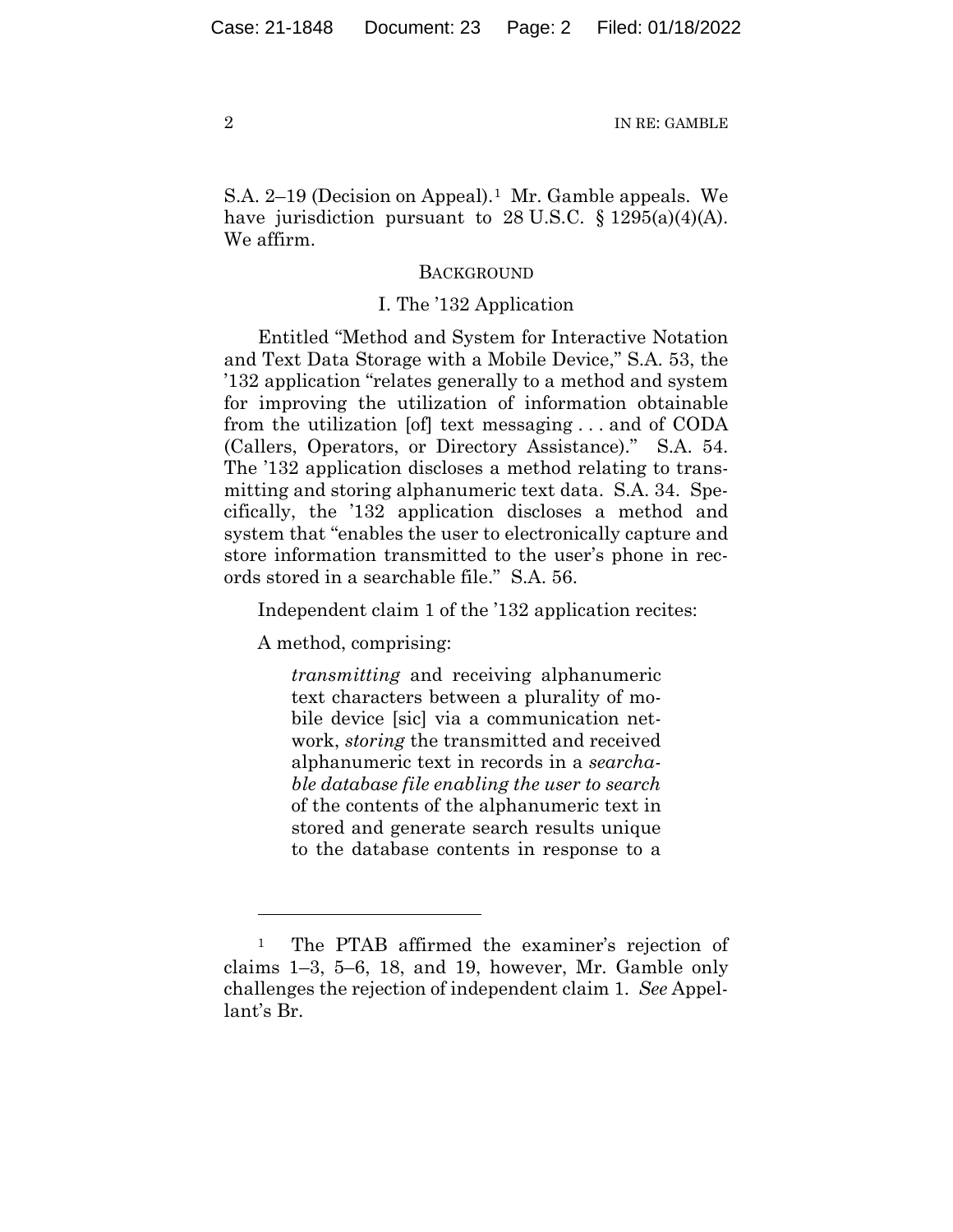given string of alphanumeric characters entered by the user.

#### S.A. 3 (emphases added); *see also* S.A. 388–391.

## II. The Prior Art

# A. Ford

Entitled "Data Delivery," U.S. Patent Application No. 15/382,161 ("Ford") relates to the "sending of data" between two phones using a "send to caller" option. S.A. 467; *see* S.A. 463–70 (Ford). Specifically, Ford discloses "[a] method of sending data from a first party participating in a telephone call to a second party participating in the telephone call, comprising, in the terminal of the first party, storing . . . identifier data that identifies the second party." S.A. 463 (Abstract).

Ford explains that when a call is initiated by the first party, the processor in the first party's terminal "automatically stores" the second user's phone number "in the memory." S.A. 468. "If during the telephone call the first party wishes to send a data message to the [second] party," the first party may select the "send to caller option." S.A. 468. When the "send to caller" option is selected, the first party's terminal's "processor . . . automatically interrogates a database" and retrieves the stored number of the second party. S.A. 468.<sup>2</sup> The "send to caller" options enables a data message to be sent from the first party participant to the second party participant, without the first party having to stop and search for the data. S.A. 468. Such data messages include contact cards or a calendar appointment. S.A. 468. The delivery of the data "may include: Short

<sup>2</sup> Ford explains that the processor is interrogating the database from memory. *See* S.A. 468; S.A. 468 ("The processor . . . is connected to read to and to write from the memory.").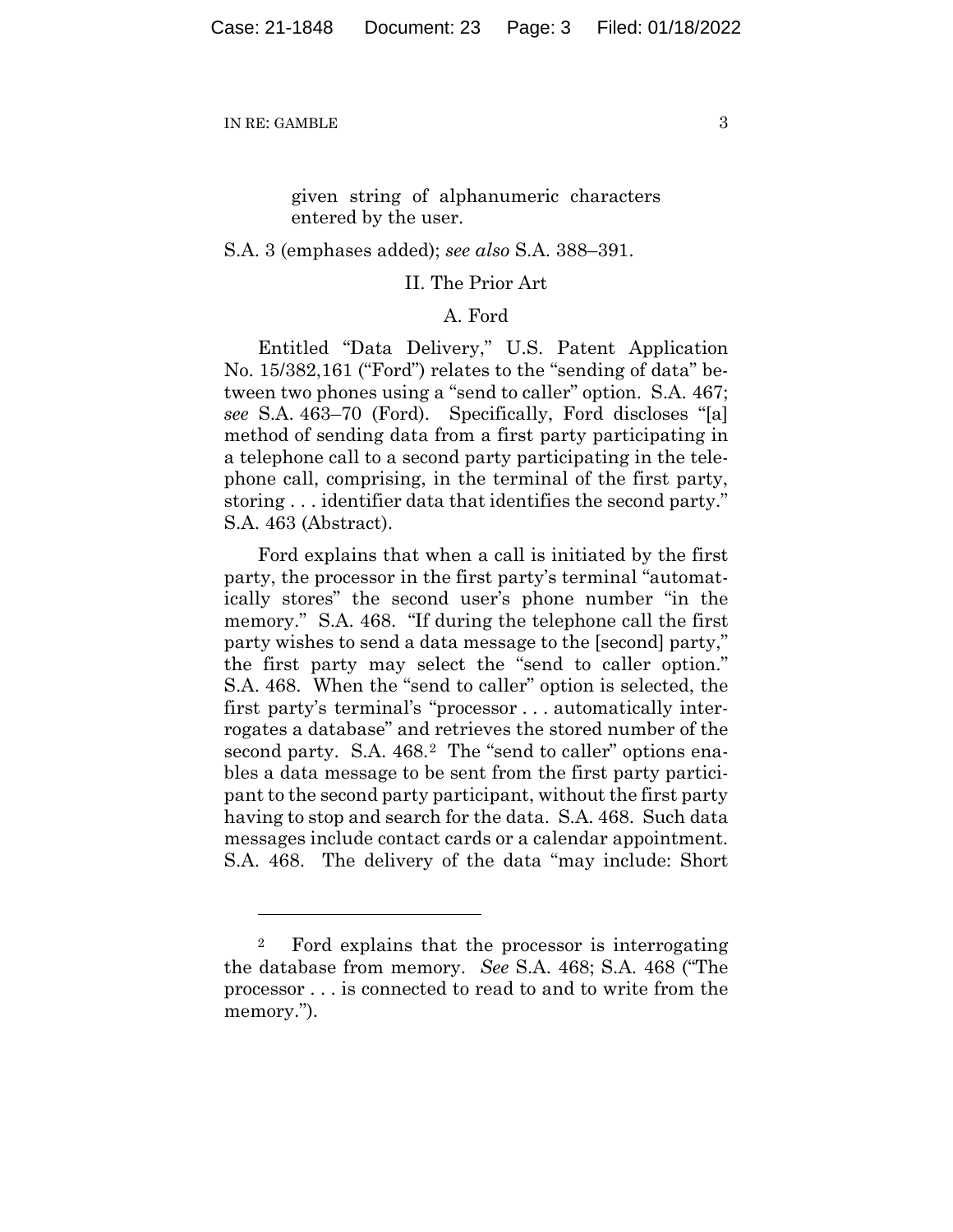Messaging Service (SMS) which is suitable for alphanumeric text." S.A. 468.

## B. Bautista

Entitled "Mobile Social Networking Systems and Methods," U.S. Patent Application No. 11/055,340 ("Bautista") "generally relates to social networking, and more particularly to social networking systems allowing location-aware, anonymous communication between communication devices." S.A. 475; *see* S.A. 470–81 (Bautista). Bautista discloses "systems and methods for communicating with others in a defined geographic area," which "may be through location-aware text messaging." S.A. 475. Bautista explains that "[c]ommunications from [a] first communication device may be relayed to a second communication device" through "a text message from the first communication device." S.A. 475.

Specifically, Bautista explains that a user will set up an account and that "the social networking server receives [the] mobile phone number associated with the user." S.A. 476. "[T]he social networking server . . . generate[s] a user passcode" that "may be a random alphanumeric character" and is "sent to the user in the form of an SMS text message that the user can receive on [a] mobile communication device." S.A. 477. To complete the account set up, the user enters the passcode at the social networking website. S.A. 477. After setting up the account, the user can create a profile and input demographic information that is "stored in a database associated with [the] social networking server." S.A. 477. The user can then use the social network to find "individuals that the user might be interested in meeting" that are "within close proximity." S.A. 477. For example, the user will send a SMS text code to the social networking server "that identifies the user's geographical location." S.A. 477. The database can be searched to match the user's profile with similar profiles of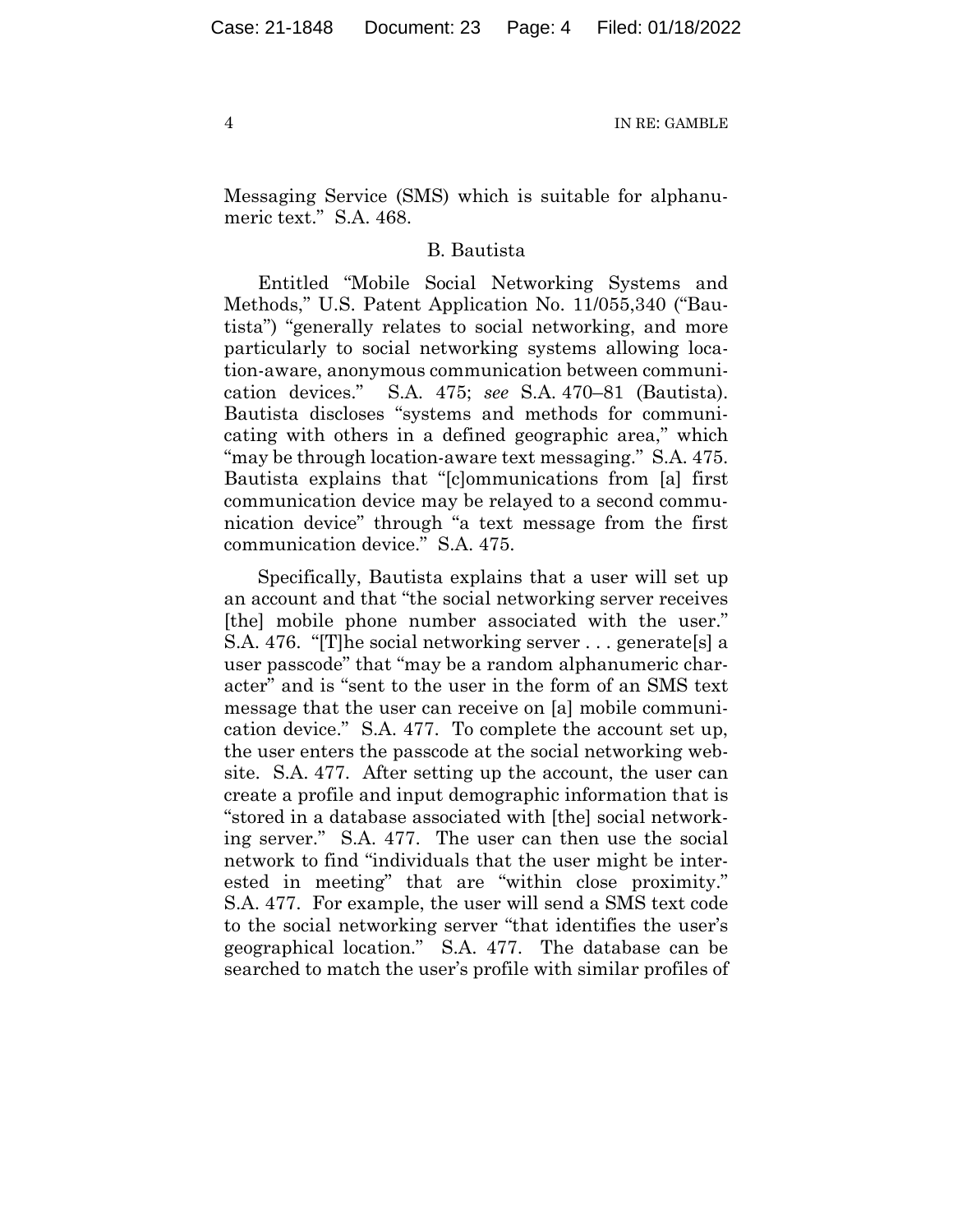other users. S.A. 478. Search parameters can comprise keywords used to query the database. S.A. 478.

#### **DISCUSSION**

## I. Standard of Review

"We review the PTAB's factual findings for substantial evidence and its legal conclusions de novo." *Redline Detection, LLC v. Star Envirotech, Inc.*, 811 F.3d 435, 449 (Fed. Cir. 2015) (citation omitted). "Substantial evidence is something less than the weight of the evidence but more than a mere scintilla of evidence," meaning that "[i]t is such relevant evidence as a reasonable mind might accept as adequate to support a conclusion." *In re NuVasive, Inc.*, 842 F.3d 1376, 1379–80 (Fed. Cir. 2016) (internal quotation marks and citations omitted). "If two inconsistent conclusions may reasonably be drawn from the evidence in record, the PTAB's decision to favor one conclusion over the other is the epitome of a decision that must be sustained upon review for substantial evidence." *Elbit Sys. of Am., LLC v. Thales Visionix, Inc.*, 881 F.3d 1354, 1356 (Fed. Cir. 2018) (internal quotation marks, brackets, and citation omitted).

#### II. Anticipation

## A. Legal Standard

"A person shall be entitled to a patent unless," inter alia, "the claimed invention was patented, described in a printed publication, or in public use, on sale, or otherwise available to the public before the effective filing date of the claimed invention.]" 35 U.S.C.  $\S 102(a)(1)$ .<sup>3</sup> A prior art

<sup>3</sup> Congress amended § 102 when it passed the Leahy-Smith America Invents Act ("AIA"). Pub. L. No. 112-29, § 3(b)(1), 125 Stat. 284, 285–87 (2011). Because the '132 application has an effective filing date on or after March 16, 2013 (the effective date of the statutory changes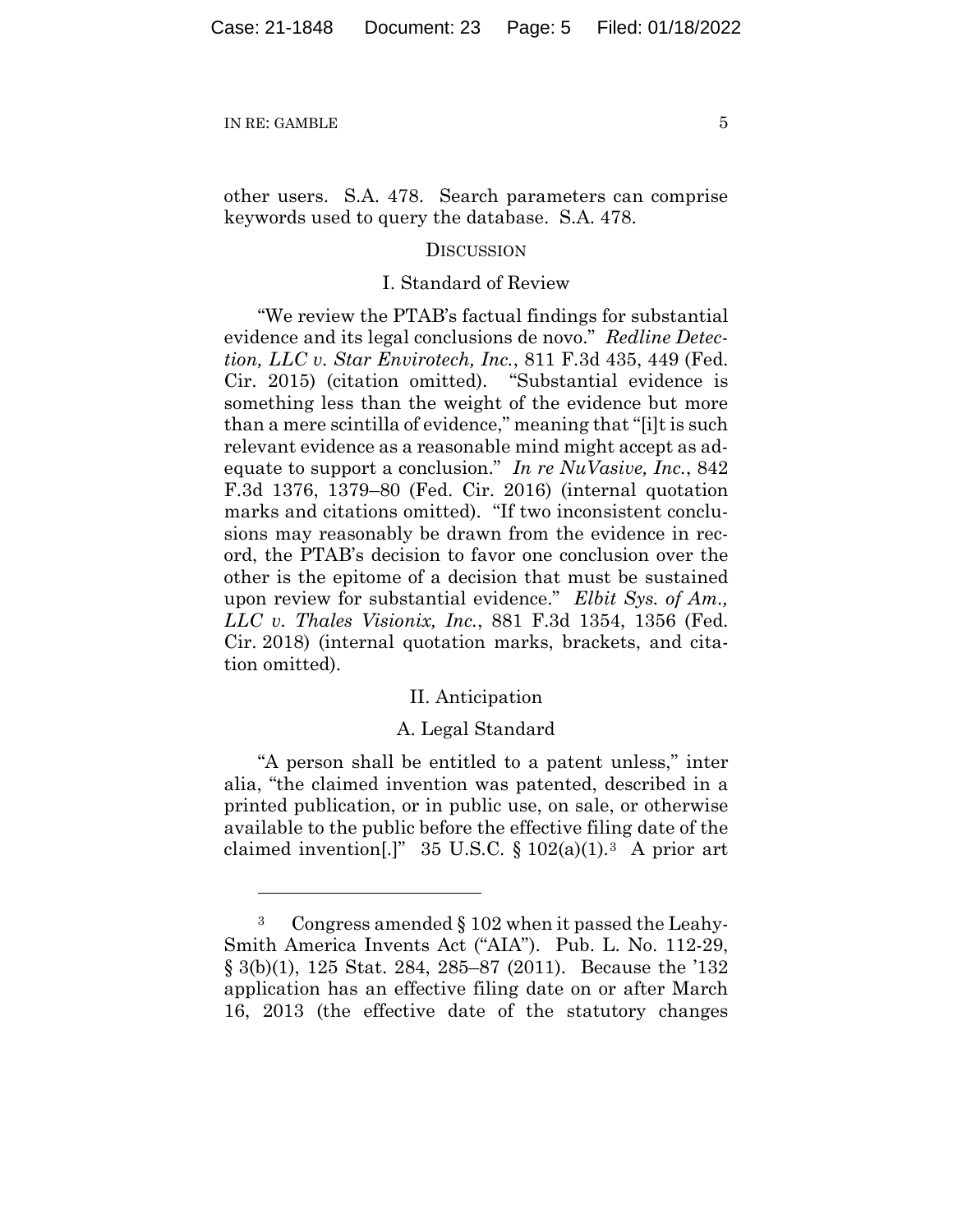reference anticipates a patent's claim "when the four corners of [that] . . . document describe every element of the claimed invention, either expressly or inherently, such that a person [having] ordinary skill in the art [('PHOSITA')] could practice the invention without undue experimentation." *Spansion, Inc. v. Int'l Trade Comm'n*, 629 F.3d 1331, 1356 (Fed. Cir. 2010) (internal quotation marks and citation omitted). A patent claim is anticipated only if each limitation is found within a single prior art reference, "arranged or combined in the same way as in the claim." *Net MoneyIN, Inc. v. VeriSign, Inc.*, 545 F.3d 1359, 1370 (Fed. Cir. 2008). "Anticipation is a question of fact that we review for substantial evidence." *Blue Calypso, LLC v. Groupon, Inc.*, 815 F.3d 1331, 1341 (Fed. Cir. 2016) (citation omitted).

# B. Substantial Evidence Supports the PTAB's Conclusion that Ford Anticipates Independent Claim 1

The PTAB held that the Examiner had properly rejected claim 1 as anticipated based on Ford. S.A. 5–6. The Board identified two disputed limitations in independent claim 1: (1) the "transmitting" limitation and (2) the "storing" limitation, the latter of which includes the additional limitation of "a searchable database file enabling the user to search . . . the contents of the alphanumeric text." S.A. 4–5. Accordingly, we refer to this limitation as the "storing and searching" limitation. Mr. Gamble contends, however, that the PTAB erred by concluding that Ford discloses each and every limitation of independent claim 1. Appellant's Br. 1–10. Specifically, Mr. Gamble argues that the PTAB erred because Ford fails to teach the same storing and searching limitation, as recited in independent claim 1. *Id*. at 8–10. We disagree with Mr. Gamble.

enacted in 2011), the current AIA version § 102 applies, *see*  Pub. L. No. 112-29, § 3(n)(1), 125 Stat. at 293.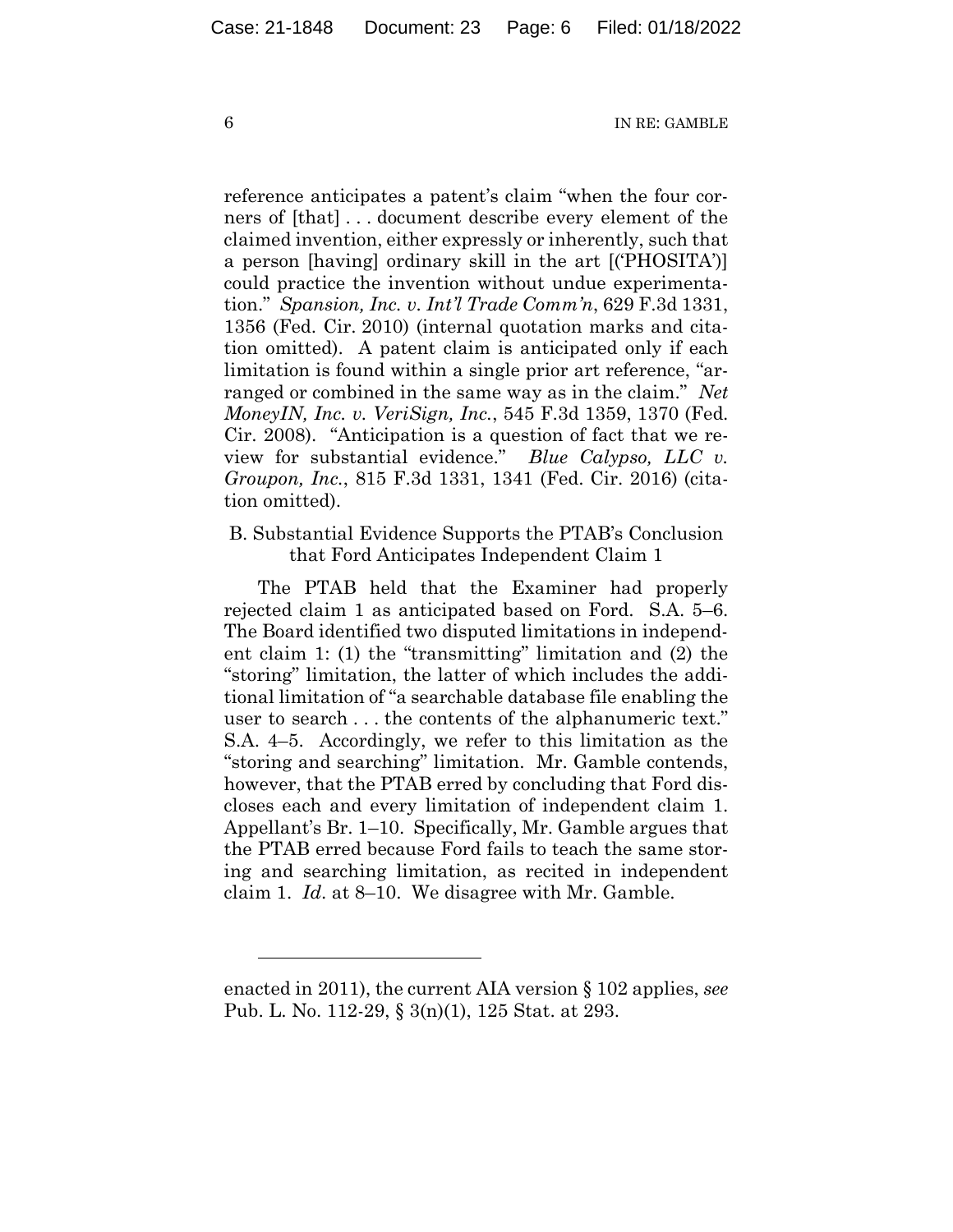Substantial evidence supports the PTAB's conclusion that Ford anticipates independent claim 1. Mr. Gamble challenges the PTAB's determination that Ford anticipates the storing and searching limitation of independent claim 1. *See* Appellant's Br. 6–10.4 The storing and searching limitation of independent claim 1 recites:

*storing* the transmitted and received alphanumeric text in records in a *searchable database file enabling the user to search* of the contents of the alphanumeric text in stored and generate search results unique to the database contents in response to a given string of alphanumeric characters entered by the user.

S.A. 3 (emphasis added); *see* S.A. 388. Ford discloses that when a call is initiated by the first party, the second party's phone number is "automatically *store[d]*" in the "memory." S.A. 468 (emphasis added). Ford further discloses that if the first party selects the "send to caller" option to send a data message, the first party's terminal's "processor . . . *automatically interrogates a database* . . . to obtain the destination address." S.A. 468 (emphasis added). Ford also discloses that the delivery of the data "may include: Short Messaging Service (SMS) which is suitable for alphanumeric text." S.A. 468. Accordingly, Ford teaches the storing and searching limitation found in independent claim 1 of "a searchable database file enabling the user to search . . . the contents of the alphanumeric text." Thus, Ford anticipates the storing and searching limitation.

Mr. Gamble's counterarguments are unpersuasive. First, Mr. Gamble argues that independent claim 1

<sup>4</sup> Because Mr. Gamble concedes that Ford teaches the transmitting limitation, we only address the disputed storing and searching limitation. *See* Appellant's Reply Br. 12 ("The Ford patent only teaches on 'Transmit'").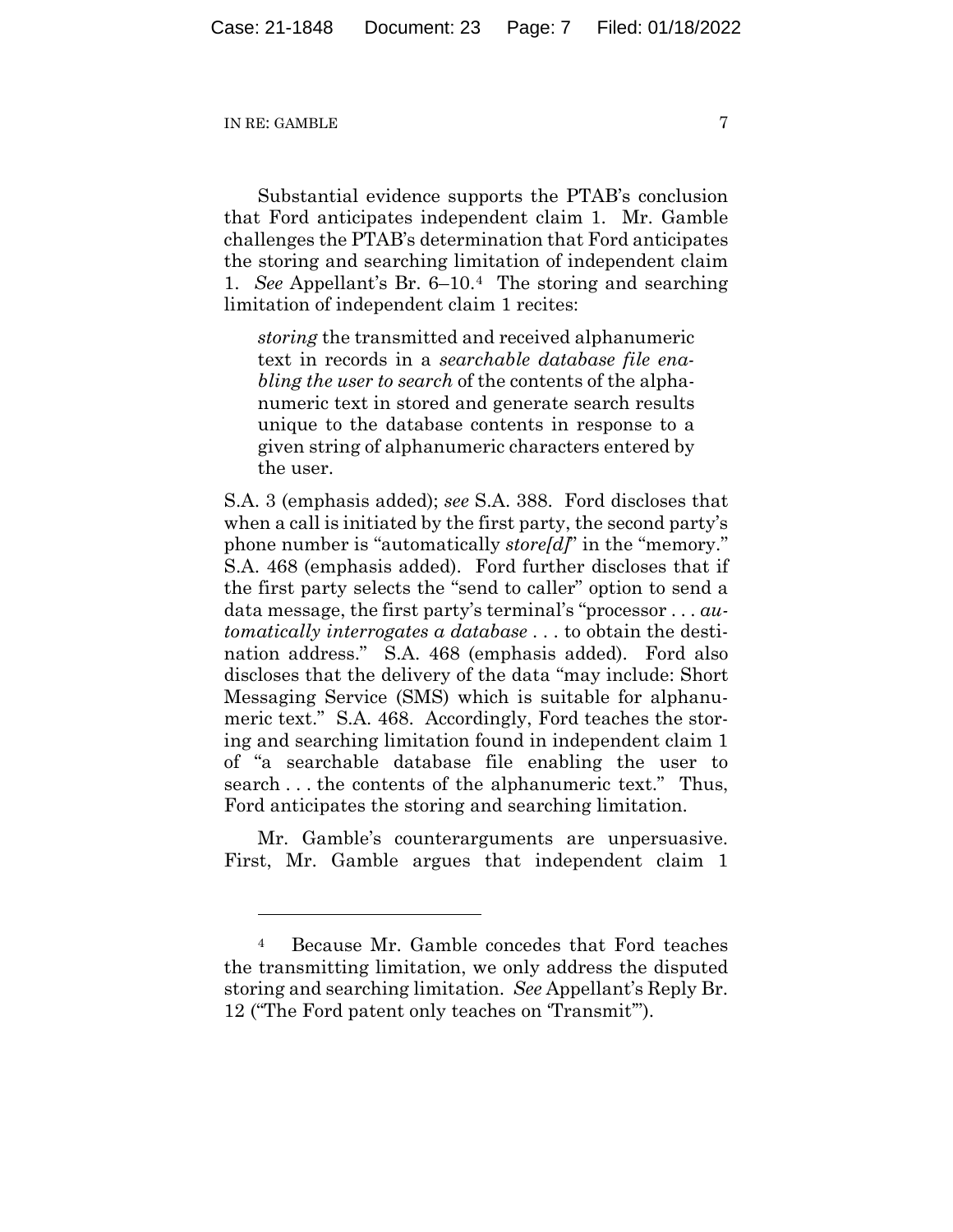employs a database, whereas Ford employs "[m]emory," which is "RAM." Appellant's Br. 9. This argument is meritless. Ford expressly discloses the interrogation of a database. S.A. 468 ("The processor...automatically interrogates a database using the telephone number stored . . . to obtain the destination address."). Moreover, the distinction between "[m]emory" and "database" is meritless because Ford explains that the first party's processor "is connected to read to and to write from the memory." S.A. 468. Accordingly, when Ford's processor is interrogating a database, it is interrogating a database from memory. S.A. 468.5

Second, Mr. Gamble argues that "[t]here is no teaching on storing and searching a database of [t]ext messages" in Ford. Appellant's Br. 9. Mr. Gamble ignores the fact that independent claim 1 broadly recites transmitting and storing "alphanumeric text characters," not text messages. S.A. 388. Relevant here, Ford discloses "[c]ontact" data and "[c]alendar" appointments, which fall within the broad definition of alphanumeric text characters. S.A. 468 ("an application that is text-based such as a Calendar, Contacts or text messaging."). Moreover, independent claim 1 does not require that the recited "alphanumeric text characters"

<sup>5</sup> In his reply brief, Mr. Gamble asserts for the first time that "Interrogation" is not the same as "Search." Appellant's Reply 8. He did not raise this argument in his opening brief nor is there any record that he raised it before the PTAB. *See generally* Appellant's Br. 1–10; S.A. 2–19. Thus, Mr. Gamble's argument is waived. *See Bozeman Fin. LLC v. Fed. Reserve Bank of Atlanta*, 955 F.3d 971, 974 (Fed. Cir. 2020) ("[A]rguments not raised in an appellant's opening brief [are] waived absent exceptional circumstances."); *Game & Tech. Co. v. Wargaming Grp. Ltd.*, 942 F.3d 1343, 1350–51 (Fed. Cir. 2019) (declining to consider a new argument raised for the first time on appeal).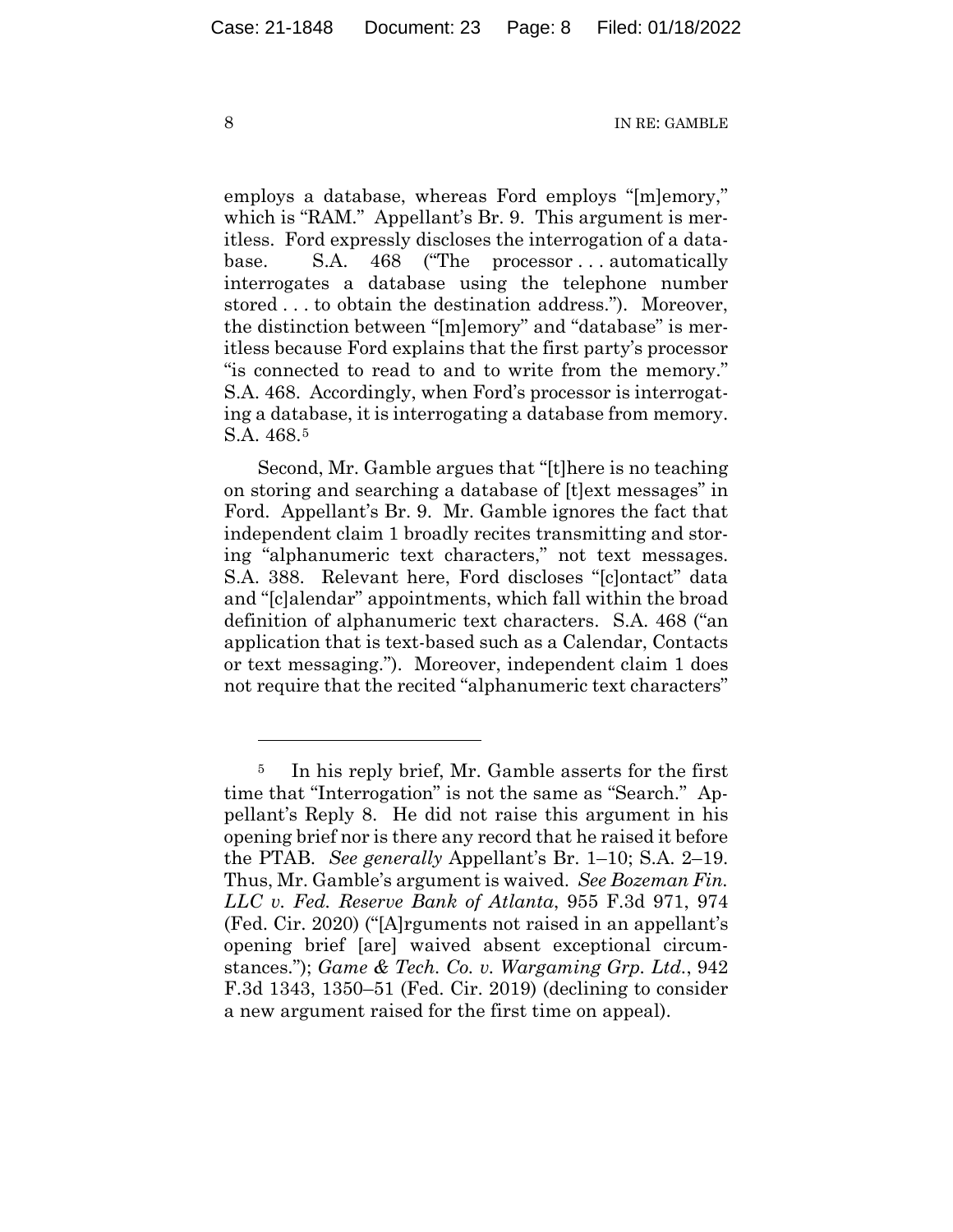be text messages. *See generally* S.A. 388; *see* Appellant's Br. 1–10 (failing to cite any portion of independent claim 1 that requires that the "alphanumeric text characters" be text messages). Additionally, Ford described the use of SMS text messages to deliver data. S.A. 468. With regards to searching, Ford discloses that when the "send to caller" option is selected, the first party's terminal's "processor . . . automatically interrogates a database" and finds the stored number of the second party. S.A. 468. Accordingly, independent claim 1 does not necessarily teach "on storing and searching a database of [t]ext messages." Appellant's Br. 9.

Third, Mr. Gamble argues that independent claim 1 teaches "a user controlled search, where the user manually enters a selected search criterion," whereas Ford "automatically execute[s] a search." Appellant's Br. 9. This argument is unpersuasive. Again, Ford explains that when the "send to caller" option is selected, the first party's terminal's "processor . . . automatically interrogates a database," however, the processor interrogates the database only when the first party manually selects the send to caller option. S.A. 468. As such, Ford teaches the same user controlled search as disclosed in independent claim 1. Accordingly, substantial evidence supports the PTAB's conclusion that Ford anticipates independent claim 1.

C. Substantial Evidence Supports the PTAB's Conclusion that Bautista Anticipates Independent Claim 1

The PTAB held that the Examiner had shown by a preponderance of the evidence that Bautista anticipated independent claim 1. S.A. 13–14. Specifically, the PTAB found "Bautista's sending of alphanumeric characters to the user in the form of a SMS text message that the user receives on his mobile device discloses" the transmitting limitation of independent claim 1. S.A. 13. The PTAB also found that "Bautista's querying of a database with text messages teaches" independent claim 1's limitation of "storing . . .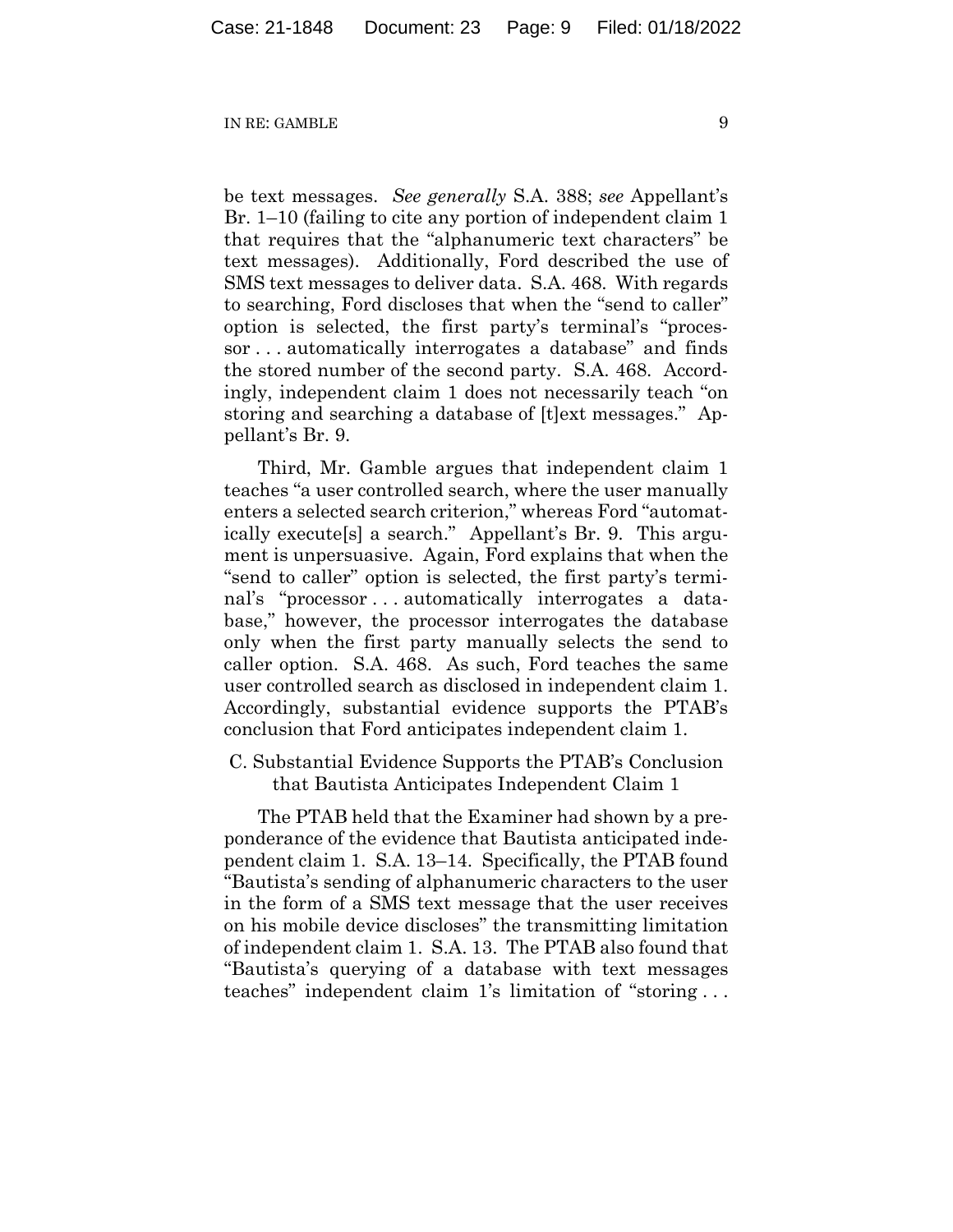alphanumeric text . . . in a searchable database file." S.A. 13. Mr. Gamble asserts that the PTAB erred in concluding that Bautista discloses independent claim 1's storing and searching limitation. Appellant's Br. 11–21. We disagree with Mr. Gamble.

Substantial evidence supports the PTAB's determination that Bautista anticipates independent claim 1. Mr. Gamble challenges the PTAB's determination that Bautista teaches the storing and searching limitation of independent claim 1. *See* Appellant's Br. 14–15.6 Relevant here, Bautista discloses storing profiles and demographic information into a database that can be searched to match the user's profile with similar profiles of other users. S.A. 478. Bautista explains that a search command or search parameters "may be used to query the database" "in the form of an SMS text message sent from [a] mobile communication device." S.A. 478. Additionally, "[t]he search parameters may be in the form of keywords" to query the database. S.A. 478. Therefore, Bautista teaches "storing . . . alphanumeric text . . . in a searchable database file." S.A. 3. Thus, Bautista anticipates the storing and searching limitation of independent claim 1.

Mr. Gamble argues that Bautista does not teach independent claim 1's limitation of storing data on a mobile devise because Bautista teaches storing data on "a remote server." Appellant's Br. 14–15. This argument is unpersuasive. Independent claim 1 only recites storing the alphanumeric text "in a searchable database file" and does not specify where the searchable database file is stored.

<sup>6</sup> Because Mr. Gamble concedes that Bautista teaches the transmitting limitation, we only address the disputed storing and searching limitation. *See* Appellant's Br. 15 ("The first limitation is broadly accurate, in that the teachings [are] on sending and receiving text messages (alphanumeric text)").